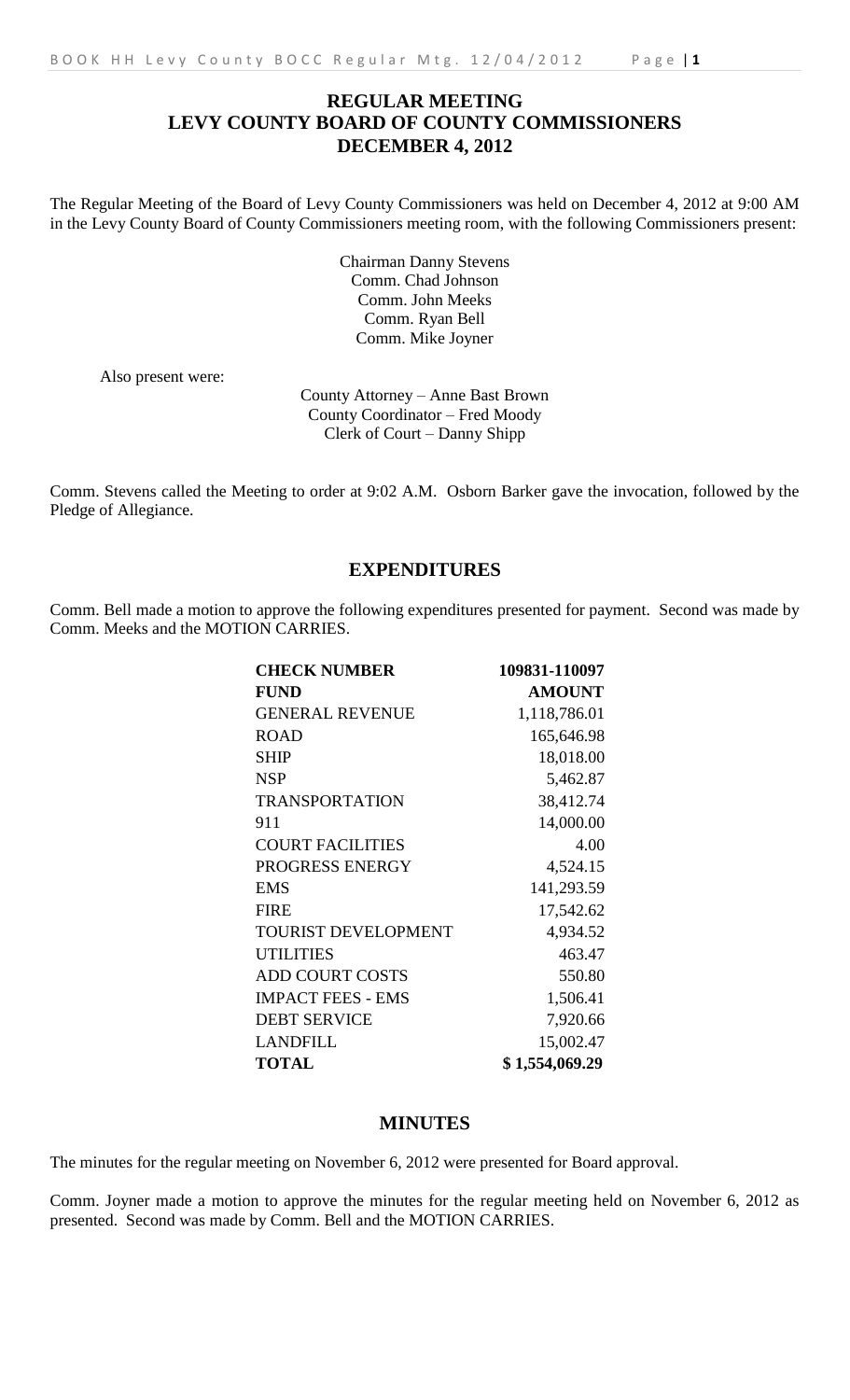#### **ZONING**

Rob Corbitt, Director

Petition No. PP 1-12, Preliminary Plat of "Nishia Village."

Atty Brown swore in those in the audience wishing to speak for or against the Petition. Atty. Brown then asked if any of the Commissioners had any ex-parte communications with the petitioners.

Mr. Corbitt requested Board approval of Petition No. PP 1-12, Preliminary Plat of "Nishia Village" on behalf of Croft Land Surveying who represents Venetta Anderson. Mr. Corbitt stated the parcel contains 8.02 acres more or less and will consist of five 1 acre lots. The zoning designation is "RR-2" Rural Residential and the land use is "LDR" Low Density Residential.

Comm. Stevens asked if there was anyone in the audience wishing to speak for or against the Petition. There were none.

Comm. Bell made a motion to approve Petition No. PP 1-12 as presented. Second was made by Comm. Meeks and the MOTION CARRIES.

# **UNITY FAMILY COMMUNITY CENTER**

Ms. Annie Battles, Ms. Joyce Wilson

Presenting details of grant opportunities to Levy County from the Department of Health & Department of Children and Families.

Ms. Wilson spoke to the Board explaining grant opportunities which are available to Levy County from the Department of Health & Department of Children and Families.

#### **OPPOSITION OF ALAN FANT COMPOST DEVELOPMENT**

Gary Bennett, Kathy Joe Rindernecht, Cecil Benton, Kelly Morgan, Hal Phillips,

Presenting a petition opposing the ongoing development of Mr. Alan Fant's dump of horse stall compost.

A group of land owners in the Morriston area spoke to the Board requesting action regarding a horse compost development on property owned by Alan Fant. The following individuals spoke in opposition to the ongoing development:

Gary Bennett Kathy Joe Rindernecht Cecil Benton Kelly Morgan Hal Phillips Kathy Bennett

The above listed landowners stated their reasons for opposing the horse compost on Mr. Fant's property is:

Dramatic increase in flies, especially in warm weather Hazardous potential to the groundwater source Decrease in land values Strong foul smell Unsightly Material brought in from out of county Wear and tear on county roads used to transport material in Negligible value for crop fertilizer value

Mr. Corbitt spoke and Code Enforcement Officer, Ted spoke to the Board and stated Mr. Fant is not in any violation of any Levy County Codes. He stated he has no authority to enforce any State Laws, and according to DEP, Mr. Fant is exempt from any State Statutes or State Laws which would prevent this type of composting operation.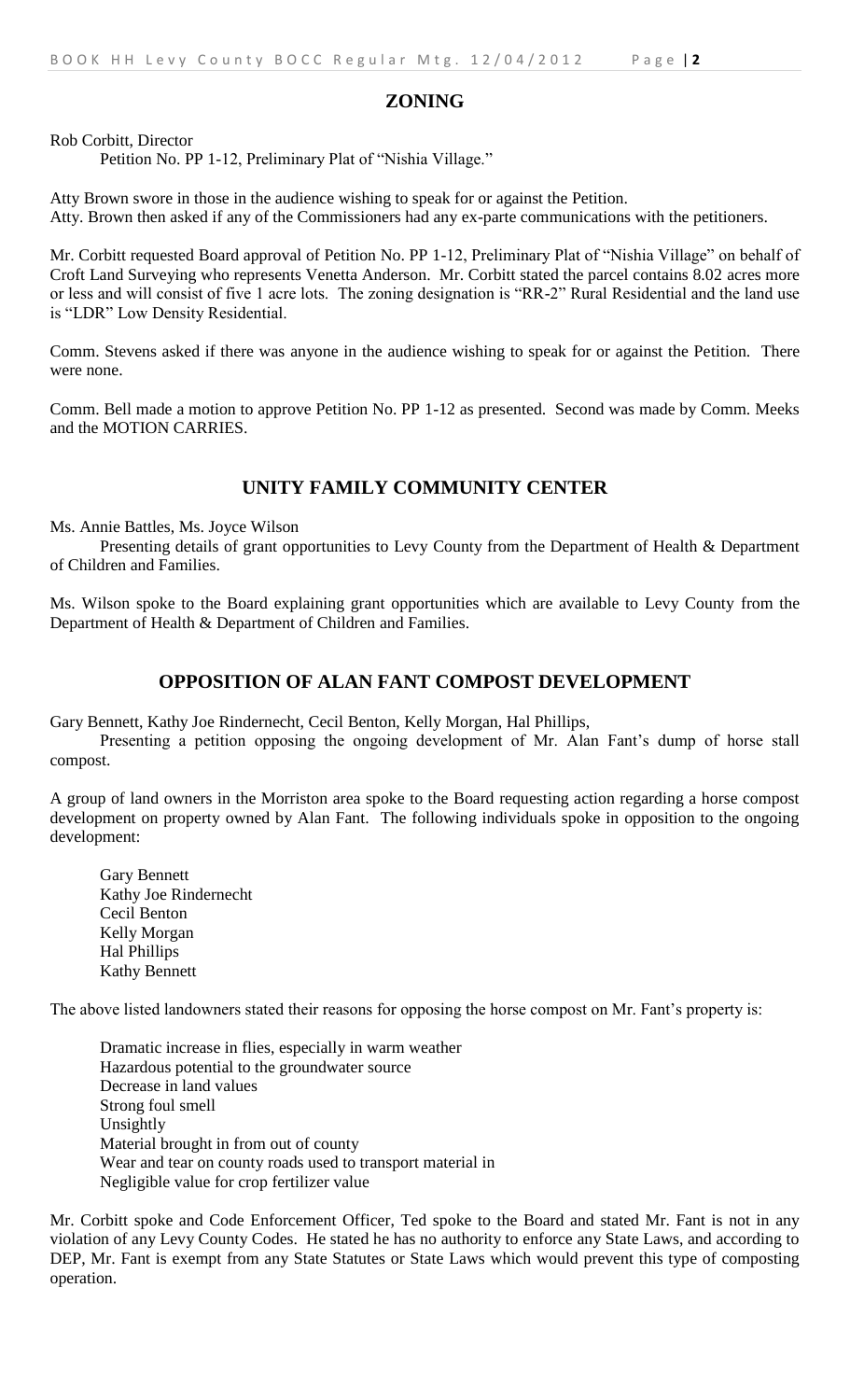Mr. Fant spoke to the Board, addressing concerns by those which spoke earlier and informing them of his farms cooperation and compliance with inspections which have been done. He explained the process of how the horse bedding material on his property is turned into usable compost. Mr. Fant also provided for the Commissioner's review, information from Levy County Ag. Extension Agent, Anthony Drew supporting the composting of horse bedding material done on his farm.

Comm. Stevens stated Mr. Fant's horse bedding composting operation is not in violation of any County Code and the Board has no authority with regard to State Laws and Regulations. It was the Board's position to take no action.

The meeting recessed at 10:33 A.M. The meeting reconvened at 10:47 A.M.

# **COUNTY AGENT**

Albert Fuller, Director

Request budget increase and approve the purchase of a new truck for the Agricultural Agent.

Mr. Fuller requested Board approval for a budget increase for the purchase of a new truck for the Ag. Extension Agent, Anthony Drew. Mr. Fuller explained Mr. Drew is currently driving a 1991 Ford with 300,000 miles. It has reached a point where the current repair costs to make the vehicle safe and reliable to drive are much greater than the value of the vehicle once repaired.

Comm. Bell made a motion to approve going out for bids on a replacement vehicle for the Ag. Extension Agent. Second was made by Comm. Joyner and the MOTION CARRIES.

### **EMERGENCY MANAGEMENT**

Mark S. Johnson, Director

A. Request to accept the Progress Energy Contract (Amendment No. 6)

Mr. Johnson requested Board approval to accept the Progress Energy Contract, Amendment No. 6 which extends the completion date of the Contract from September 30, 2012 to September 30, 2014. The nonmatching amounts are:

| 2012-2013 | 2013-2014 |
|-----------|-----------|
| \$125,210 | \$118,315 |

Comm. Bell made a motion to accept the Progress Energy Contract Amendment No. 6 as presented. Second was made by Comm. Johnson and the MOTION CARRIES.

B. Request to accept the Emergency Management Performance Grant (EMPG) Modification #1 to Sub-grant Agreement.

Mr. Johnson requested Board approval to accept the Emergency Management Performance Grant (EMPG) in the amount of \$58,348. The agreement period is from July 1, 2012 to June 30, 2013 in the amount of \$58,348.

Comm. Bell made a motion to accept the EMPG as presented. Second was made by Comm. Joyner and the MOTION CARRIES.

C. Request approval to purchase Radiation Detection Meters.

Mr. Johnson requested Board approval to purchase 27 handheld Radiation Detection Meters from DEQ Technical Sales, LLC in the amount of \$17,366. This purchase is funded by Progress Energy.

Comm. Bell made a motion to approve the purchase of Radiation Detection Meters as presented. Second was made by Comm. Johnson and the MOTION CARRIES.